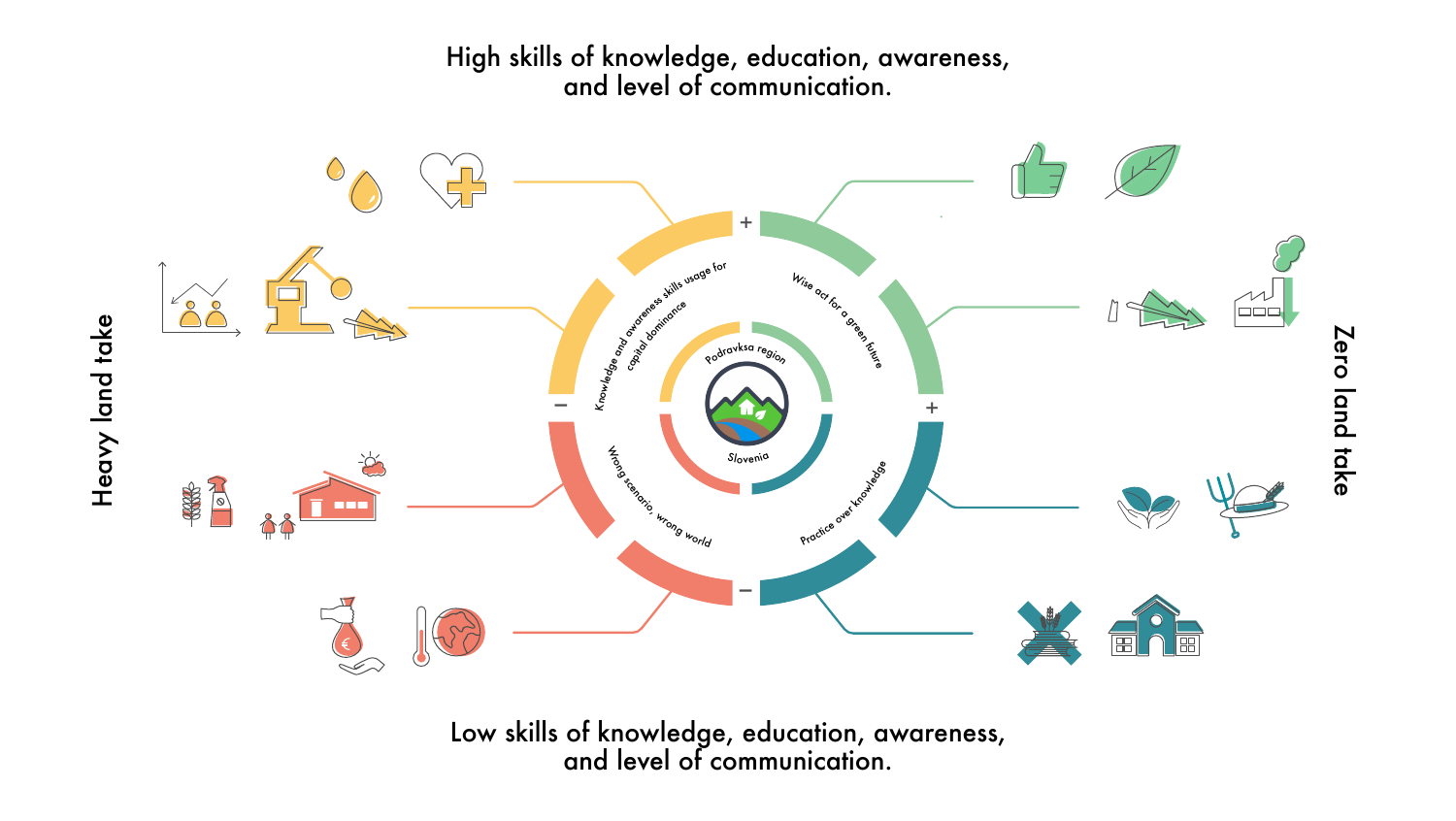The name of the first scenario is Knowledge and awareness skills usage for capital dominance: in this scenario the skills of knowledge, education, awareness and level of communication are improving, but we are still facing increased soil and water consumption.

Threats for such a scenario are: degraded environment, surface and groundwater pollution, food and environmental security, population health, self-sufficiency, legislation allowing an anomaly, snowball effect.

The opportunities for the realization of such a scenario are the following: non-compliance with legislation, lobbies, use of technology, expensive soil remediation, circumvention of legislation.

The winners of such a scenario are: traders in plant protection products, the corrupt profession, investors, larger companies that can take advantage of imperfect laws, beneficiaries of the system, profit-interested social entities, constructors without permissions.

The losers of such a scenario are the population and their health status, future generations, natural resources, biodiversity, rural development, farms and agricultural land, taxpayers.

The allies of such a scenario are the exploiters of natural resources, industry, local politicians, the ministry of economic development, the state, cross-sectoral working groups, construction lobbies, hydro lobbies.

The second scenario is the most positive scenario, as the future builds a high-quality education system, with an emphasis on and awareness of climate change and its importance. Communication is up to standard and professional, the credibility of the resources is trustworthy. This results in sustainable soil and water management. This is a possible scenario where Driver A affects Driver B and vice versa. Because both are focused on the positive big impact we have a positive result. We titled the second scenario Wise act for a green future.

Opponents of such a scenario are environmental NGOs, the Institute for Nature Protection, protesters, farmers, environmentalists, local communities and local residents, the Ministry of the Environment and Spatial Planning.

# Scenario 1

### Knowledge and awareness skills usage for capital dominance

Threats to such a scenario include: short-sighted environmental and agricultural soil and water management, emergency situation such as Covid-19, high and fast population growth, climate change and its consequences, the natural disasters, capitalism, traditional industries, profit over nature, foreign invasive animals and plants, legislation such as current, economy growth, pseudo-scientific awareness. The winners of the second scenario are the residents and the future generations, farmers, beekeepers, nature, animals, land, surface water and groundwater, ecosystem, biodiversity.

The losers of the positive scenario are certainly opponents of raising awareness of the issue of climate change and are at the same time also the deniers of climate change; and those who prefer capital over the green economy. Losers are oil industry, military industrial policy, corrupt investors, old habits of living and eating, some construction and industrial lobbies, industry, capital, beneficiaries of the system, conventional farmers.

Allies to implement this scenario are: environmentalists, highly educated and aware teachers, scientists, educational institutions, the Ministry of Education, educated youth, intellectuals, research & development institutions and SME, the Ministry of the Environment and Spatial Planning, Ministry of Agriculture, Forestry and Food, Agriculture and Forestry institutes, the Green deal, organic farmers, local interest groups, NGOs for nature protection and science development, vegans.

Opportunities for such a scenario are: educational sphere (with emphasis on natural sciences), green technology, digitalization, sustainable green region/country, country as a leader in organic farming, green tourist attraction, higher quality of life, a healthy population, self-sufficiency country, a circular economy, short local food chains, boutique tourism, RES, drought law, Slovenia as an example of good practice for neighbouring regions/countries.

Opponents of such a scenario are municipalities that do not want sustainable development and additional work, phytopharmaceutical industry, old industry, multi-corporations, society itself - consumers, capitalists, exploitation politicians and companies, pseudo-scientists, meat and dairy industry.

# Scenario 2

### Wise act for a green future